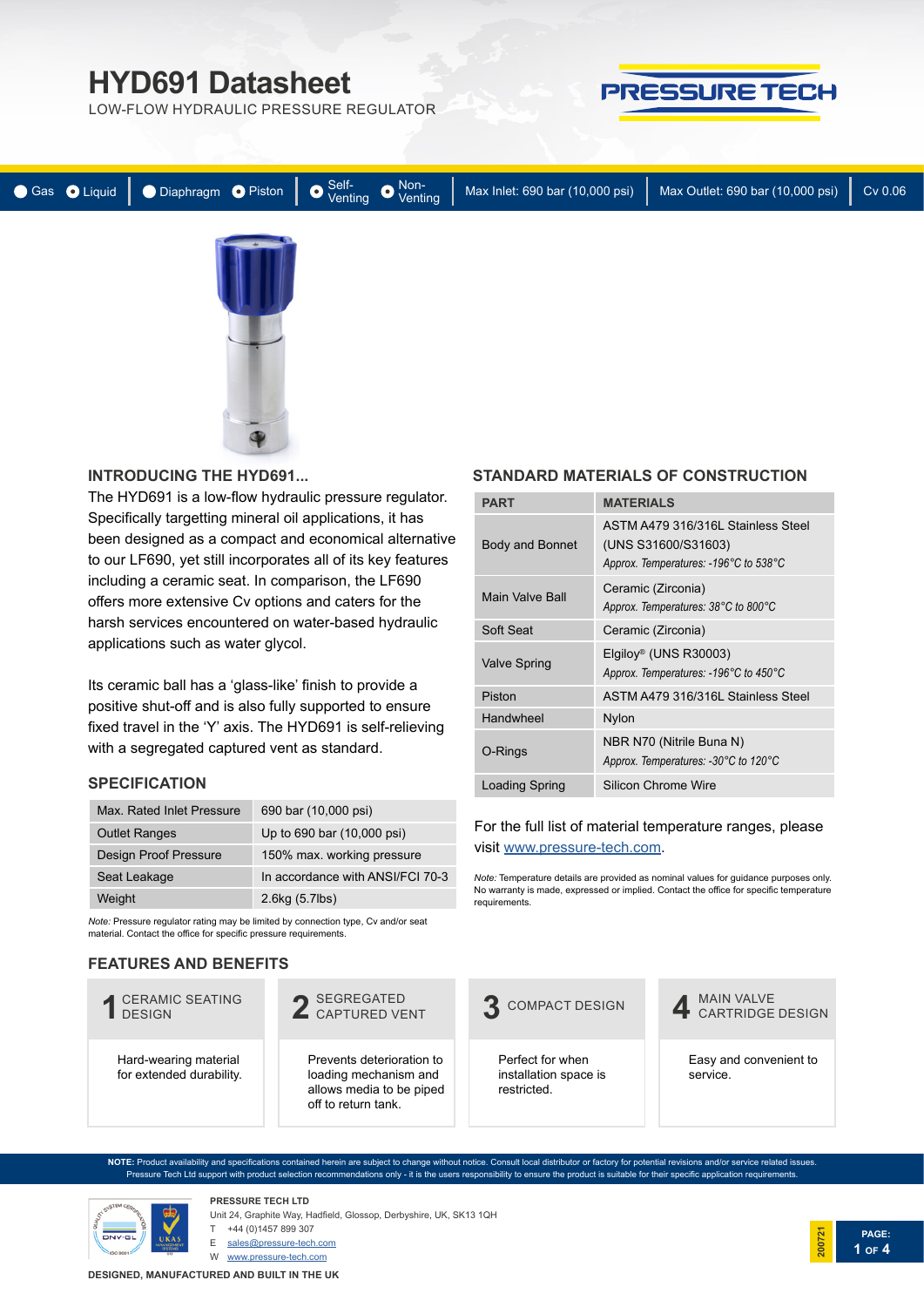LOW-FLOW HYDRAULIC PRESSURE REGULATOR



**PAGE:**

**2 OF 4**

**200721**

| Gas O Liquid   O Diaphragm O Piston   O Self-<br>Venting   Max Inlet: 690 bar (10,000 psi)   Max Outlet: 690 bar (10,000 psi)   Max Outlet: 690 bar (10,000 psi)   Cv 0.06 |  |  |  |  |  |
|----------------------------------------------------------------------------------------------------------------------------------------------------------------------------|--|--|--|--|--|

# **DRAWINGS AND INSTALLATION DIMENSIONS**

Dimensions shown for 1/4" NPT option - please contact the office for additional connections options.



**NOTE:** Product availability and specifications contained herein are subject to change without notice. Consult local distributor or factory for potential revisions and/or service related issues. Pressure Tech Ltd support with product selection recommendations only - it is the users responsibility to ensure the product is suitable for their specific application requirements.



**PRESSURE TECH LTD** Unit 24, Graphite Way, Hadfield, Glossop, Derbyshire, UK, SK13 1QH +44 (0)1457 899 307

E sales@pressure-tech.com

W www.pressure-tech.com

**DESIGNED, MANUFACTURED AND BUILT IN THE UK**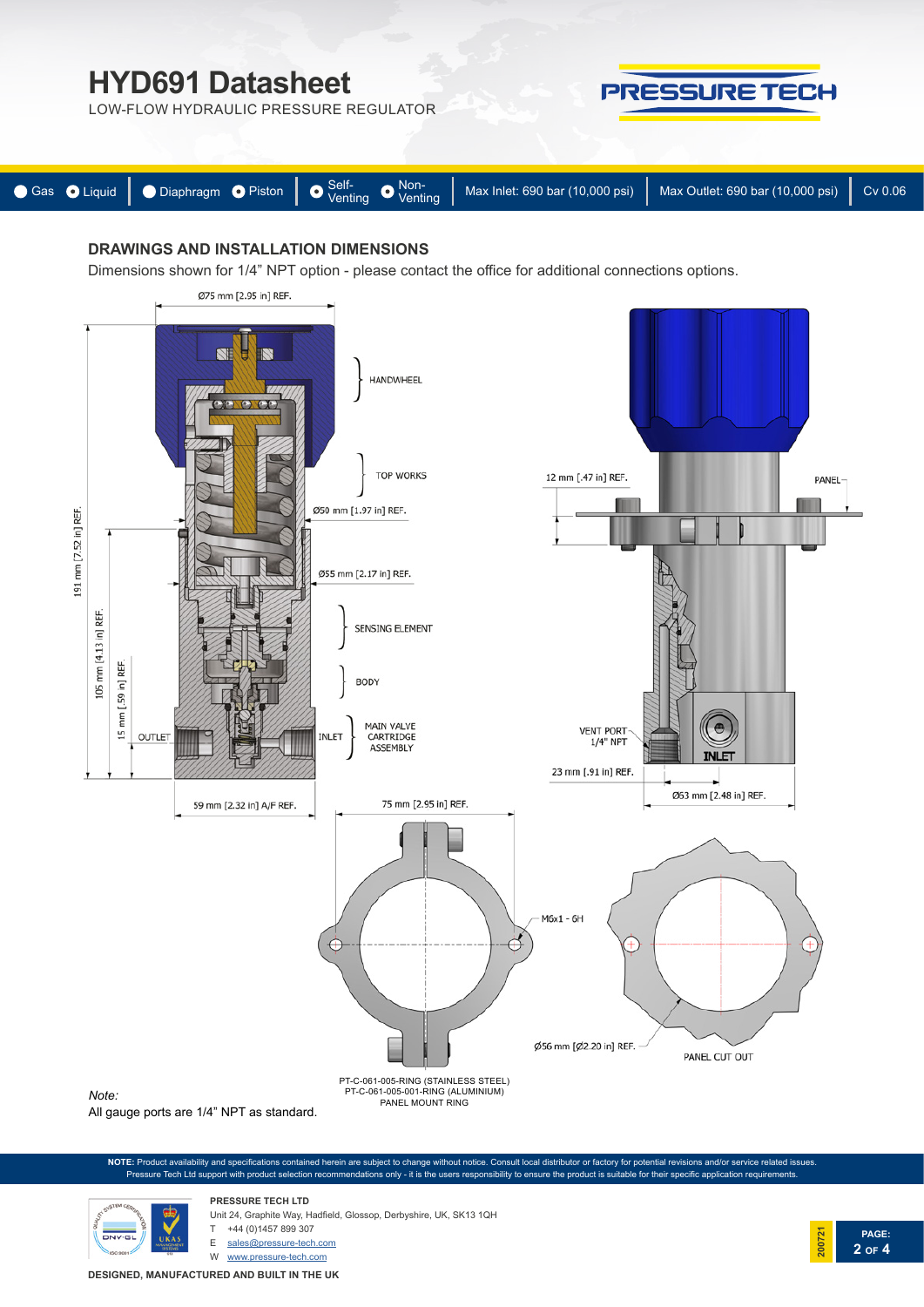LOW-FLOW HYDRAULIC PRESSURE REGULATOR



| ● Gas ● Liquid   ● Diaphragm ● Piston   ● $^{\text{Self-}}$ ● $^{\text{Non-}}$ Max Inlet: 690 bar (10,000 psi)   Max Outlet: 690 bar (10,000 psi)   Cv 0.06 |  |  |  |
|-------------------------------------------------------------------------------------------------------------------------------------------------------------|--|--|--|
|                                                                                                                                                             |  |  |  |

## **FLOW CURVE**

Please contact the office for further information.



#### *Notes:*

Additional porting configurations are available - please contact the office for further information.

**NOTE:** Product availability and specifications contained herein are subject to change without notice. Consult local distributor or factory for potential revisions and/or service related issues. Pressure Tech Ltd support with product selection recommendations only - it is the users responsibility to ensure the product is suitable for their specific application requirements.



**PRESSURE TECH LTD** Unit 24, Graphite Way, Hadfield, Glossop, Derbyshire, UK, SK13 1QH T +44 (0)1457 899 307 E sales@pressure-tech.com

W www.pressure-tech.com